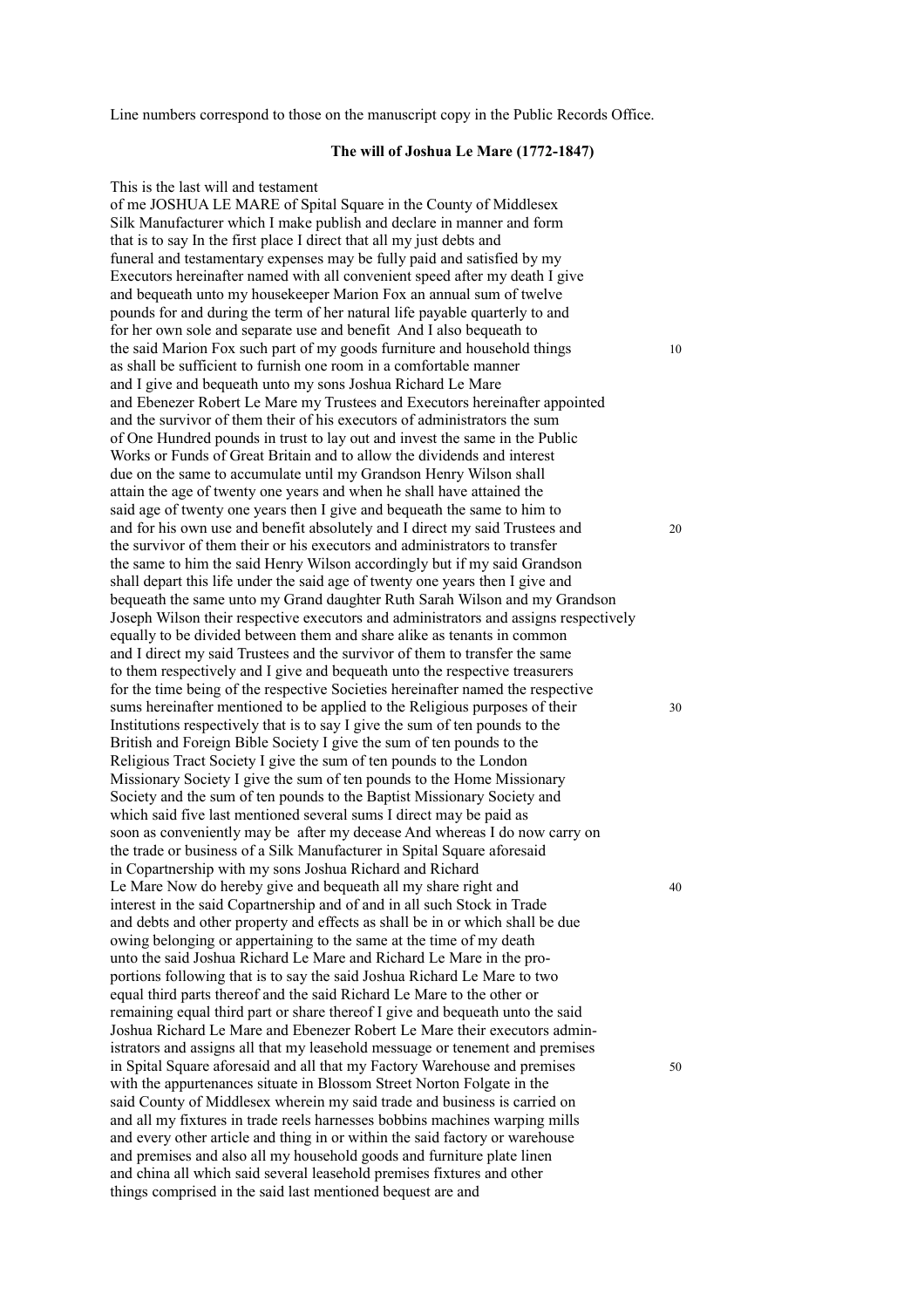constitute my own separate property Upon trust that the said Joshua Richard Le Mare and Ebenezer Robert Le Mare or the survivor of them or the executors or administrators of such survivor shall and do with all convenient speed after my decease cause the said several leasehold premises fixtures and other effects and property last mentioned to be valued by such person or persons and in such way and manner as to them or him shall seem proper and my sons the said Joshua Richard Le Mare and Richard Le Mare or either of them or the survivor of them shall elect to become the purchasers or purchaser thereof respectively at such valuation as last aforesaid Then upon trust that they the said Joshua Richard Le Mare and Ebenezer Robert Le Mare or the survivor 10 of them or the executors administrators or assigns of such survivor shall and do upon the amount of such valuation being paid to them or him or otherwise to his or their good liking and satisfaction secured to be paid by the said Joshua Richard Le Mare and Richard Le Mare or either of them or the survivor of them assign and assure the said several leasehold premises and other effects and property last mentioned unto them the said Joshua Richard Le Mare and Richard Le Mare or such of them as shall so make such election and their or his executors administrators and assigns absolutely But in case my sons the said Joshua Richard Le Mare and Richard Le Mare or either of them shall not within the space of one calendar month to be computed 20 from the day of my death signify in writing to my said Trustees and Executors or the survivor of them his executors or administrators their or his Election to become the purchasers of purchaser of the said several leasehold premises fixtures and other property and effects comprized in the said last mentioned bequest at a valuation to be made thereof as aforesaid or having made such election shall not if thereunto required by my said Trustees and Executors or the survivor of them his executors or administrators pay or otherwise to their or his good liking and satisfaction secure to be paid to them or him the amount of such valuation with interest for the same after the rate of Five pounds per cent per annum to be computed from the day of my death 30 Then and in either of the said cases Upon trust that they the said Joshua Richard Le mare and Ebenezer Robert Le Mare or the survivor of them of the executors administrators or assigns of such survivor shall and be with all convenient speed absolutely sell and dispose of the said several leasehold premises fixtures furniture and other property and effects comprized in the said last mentioned bequest either together or in distinct lots or parcels and either by public auction or private contract unto any person or persons who shall be willing to become the purchaser or purchasers thereof or of any part thereof respectively for the best price or prices in money that can be reasonably had or obtained for the same and as to the sum or sums of  $\frac{40}{2}$ money at which the said several leasehold premises fixtures furniture and other property and effects shall be valued at as herein before mentioned or as the case may be as to the monies to arise and be produced from or by the sale and disposition thereof or such parts thereof as shall become saleable by virtue of this my will and also as to ALL THE REST RESIDUE AND REMAINDER of my personal estate and effects whatsoever and wheresoever and of what nature kind or quantity soever subject to the payment of the sum of One thousand five hundred pounds hereinafter mentioned I give and bequeath the same and every part thereof respectively unto the said Joshua Richard Le Mare and Ebenezer Robert Le Mare their executors 50 administrators and assigns But upon the trusts following (that is to say) As to for and concerning one equal third part or share thereof respectively in trust for my son the said Joshua Richard Le Mare his executors administrators and assigns as to for and concerning one other equal third part or share thereof respectively in trust for my son the said Ebenezer Robert Le Mare his executors administrators and assigns and as to for and concerning the other or remaining equal third part or share thereof respectively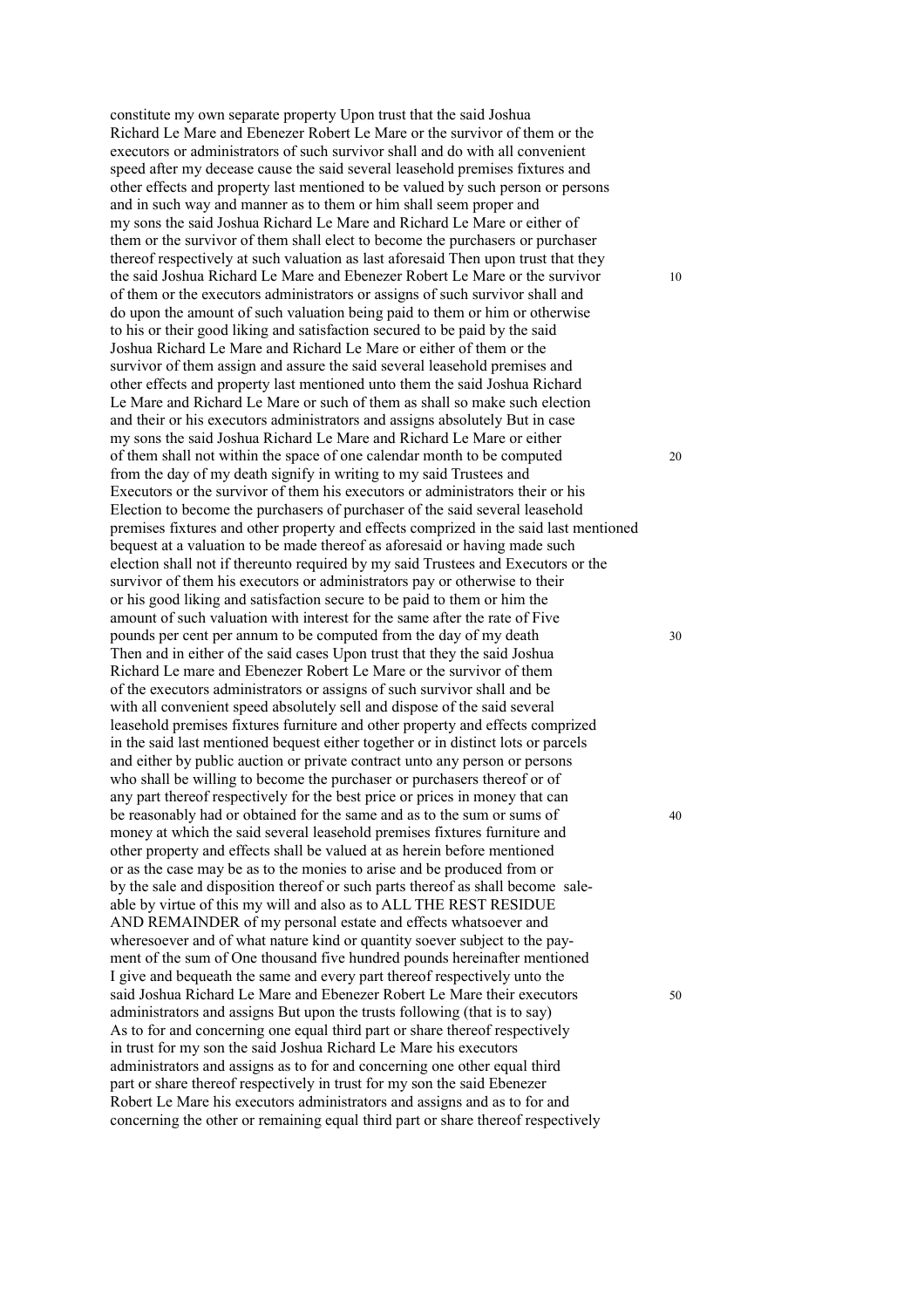in trust for my son the said Richard Le Mare his executors administrators and assigns and I do hereby give and bequeath unto the said Joshua Richard Le Mare and Ebenezer Robert Le Mare their executors administrators and assigns the sum of one thousand five hundred pounds to be raised from and which I hereby charge upon the said several trust monies and residuary personal estates and effects do as aforesaid give and bequeathed to or in trust for the said Joshua Richard Le Mare and Ebenezer Robert Le Mare and Richard Le Mare and I do hereby declare that they the said Joshua Robert Le Mare and Ebenezer Robert Le Mare and the survivor of them and the executors administrators and assigns of such survivor shall be possessed of and 10 interested in the said sum of one thousand five hundred pounds upon trust as soon as conveniently may be to lay out and invest the same in their or his names or name in the public stocks or funds of Great Britain and I hereby declare that the said Joshua Richard Le mare and Ebenezer Robert Le Mare and the survivor of them and the executors and administrators of such survivor shall be possessed of the said sum of one thousand five hundred pounds and the funds and securities thereof upon the trusts and for the intents and purposes hereinafter mentioned expressed and declared of and concerning the same that is to say upon trust to secure and take the dividends and interest thereof as and when the same shall from time 20 to time become due and payable and pay the same when secured but not by any mode of anticipation to such person or persons with shares and proportions for such intents and purposes and in such manner in all respects as my daughter Ruth the wife of Henry Wilson by any note or writing notes of writings under her own hand shall whether covert or sole and notwithstanding her coverture from time to time direct or appoint and for want or default of direction or appointment Upon trust to pay the same dividends interest and amount product and income into the proper hands of her my said daughter to and for her own sole and personal use and benefit during the time of her natural life exclusive 30 and independent of her present or any other future husband and without being in any manner subject to liable to his debts control or engagements and for which said dividends interest and annual product and income I do hereby expressly declare that the receipt of receipts of her my said daughter or of such appointee or appointees as aforesaid shall from time to time whether covert or sole and notwithstanding her coverture be as good and sufficient discharge or good and sufficient discharge and from and after the decease of my daughter the said Ruth Wilson the said sum of one thousand five hundred pounds and the funds and securities in or upon which the same may be invested and placed out and the dividends interest 40 and annual product and income then due thereon (if any) shall be in trust for the benefit of all and every the child and children of the marriage of my said daughter Ruth with the said Henry Wilson lawfully begotten or to begotten and who as to a son or sons have attained or shall live to attain the age of twenty one years and as to a daughter or daughters shall live to attain that age or be married which shall first happen in and by equal shares and proportions if more than one and in case all such children save one shall happen to die under or before the ages or times herein before mentioned then the said sum of one thousand five hundred pounds and the funds and securities thereof shall be in trust for such one or only 50 surviving child his or her executors administrators and assigns absolutely But in case all such child or children shall happen to die as to a son or sons under the age of twenty one years and as to a daughter or daughters under that age without being or having been married then and in that event the said sum of one thousand five hundred pounds and the interest and securities thereof shall be in trust for the next of kin of my daughter the said Ruth Wilson as if she had died intestate and married provided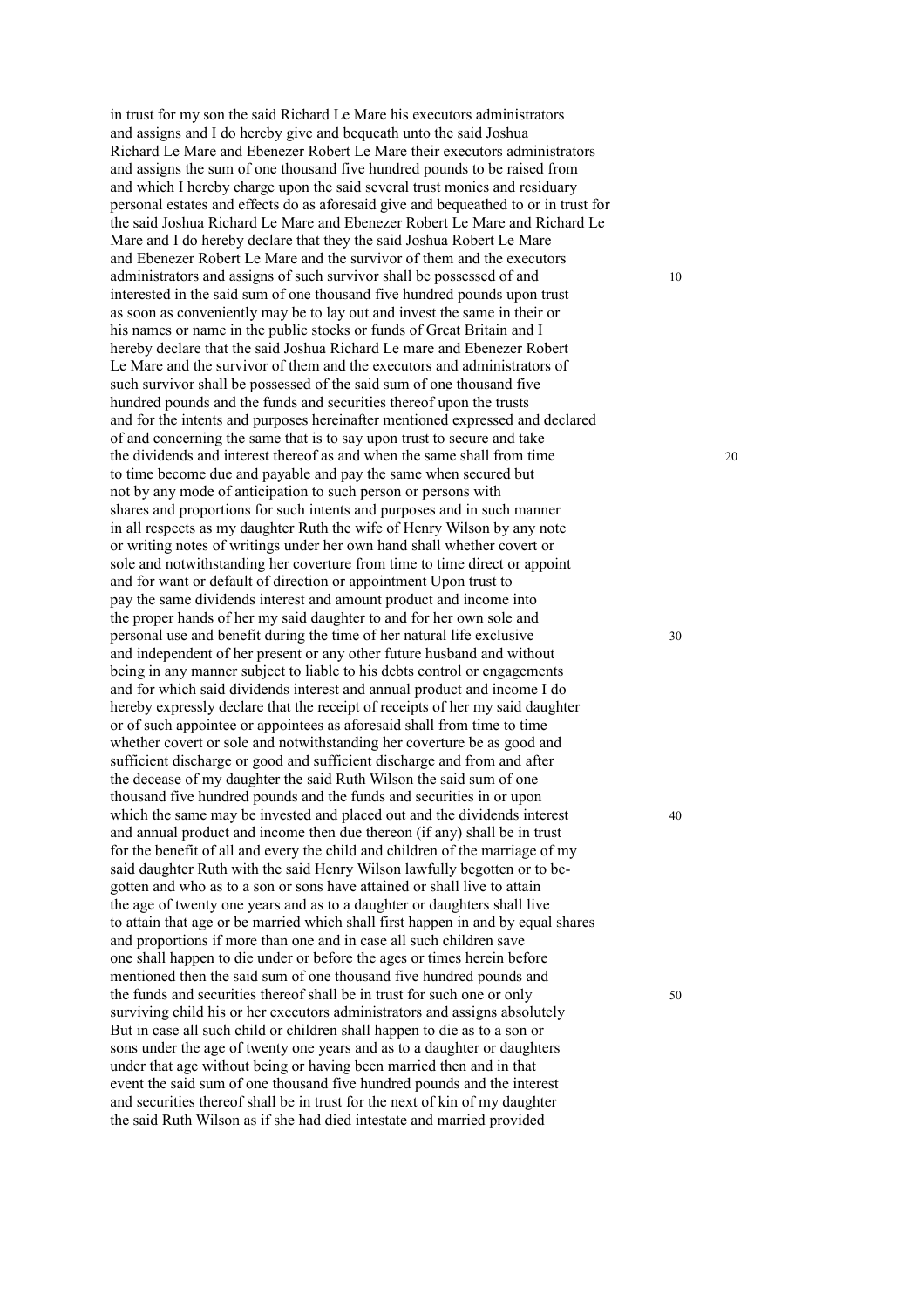always and I do hereby declare my Will and Mind to be that from and after the decease of my daughter the said Ruth Wilson it shall be and may be lawful to and for the said Joshua Richard Le Mare and Ebenezer Robert Le Mare and the survivor of them and the executors administrators or assigns of such survivor to pay and apply the interest dividends and annual income of the share or respective presumptive shares of such of her child or children of and in the said sum of one thousand five hundred pounds and the funds and securities thereof as shall for the time being be under the age of twenty one years in for or towards his her or their maintenance and education respectively during their respective minorities provided also and I do hereby 10 further declare my Will and mind to be that it shall and may be lawful to and for the said Joshua Richard Le Mare and Ebenezer Robert Le Mare and the survivor of them and the executors administrators or assigns of such survivor from and after the decease of my daughter the said Ruth Wilson to levy and raise any part of the share or respective expectant or presumptive shares of such of her child or children as shall be a son or sons and shall be under the age of twenty one years of and in the said sum of one thousand five hundred pounds and the funds and securities thereof and to pay and apply the sum or sums of money to be levied or raised in putting or placing any such son or sons apprentice or apprentices clerk or clerks to any trade business 20 profession or employment or otherwise for his or their preferment or advancement in the world notwithstanding he or they shall not then have attained or shall not afterwards live to attain the age of twenty one years provided also and I do hereby further declare my Will and mind to be that as regards all or any sum or sums of money which shall be allowed to remain in the hands of my sons Joshua Richard Le Mare and Richard Le Mare or either of them an amount of the said equal third part or share hereby given and bequeathed to my son the said Ebenezer Robert Le Mare and of the said sum of One thousand five hundred pounds hereby given and bequeathed to or in trust for my daughter the said Ruth Wilson as 30 aforesaid the same respectively shall be paid off liquidated and discharged by them the said Joshua Richard Le Mare and Richard Le Mare respectively by half yearly payments so that the whole of such sum or sums of money with interest thereon respectively after the rate of five pounds per cent per annum to be computed from the day of my death be fully paid off and discharged within the period of three years thence next following Provided also and I do hereby further declare my will and mind to be that the receipt or receipts of the said Joshua Richard Le Mare and Ebenezer Robert Le Mare or of the survivor of them or of the executors administrators or assigns of such survivor shall be a good and sufficient discharge or good and sufficient 40 discharges for all sum or sums of money which shall be paid to them or him under and by virtue or in pursuance of this my will and that the person or persons paying such sum or sums of money and taking such receipt or receipts shall not afterwards be answerable or accountable for any loss misapplication or nonapplication of such sum or sums of money or any part thereof respectively nor be bound or required to see to the application thereof or of any part thereof provided always and I do hereby declare my will and mind to be that in case either or both my said trustees herein before named or to be nominated and appointed in pursuance hereof shall die or be desirous of being discharged from or refuse or decline or become incapable to 50 act in the trusts hereby in them reposed then and in such case and when and so often as the same shall happen it shall and may be lawful to and for the survivor and remaining trustee his executors administrators or assigns by any deed or deeds writing or writings to be by him or them dated and delivered in the presence of and attested by two or more credible witnesses to nominate and appoint any fit person to supply the place of the trustee so dying or desirous of being discharged from or refusing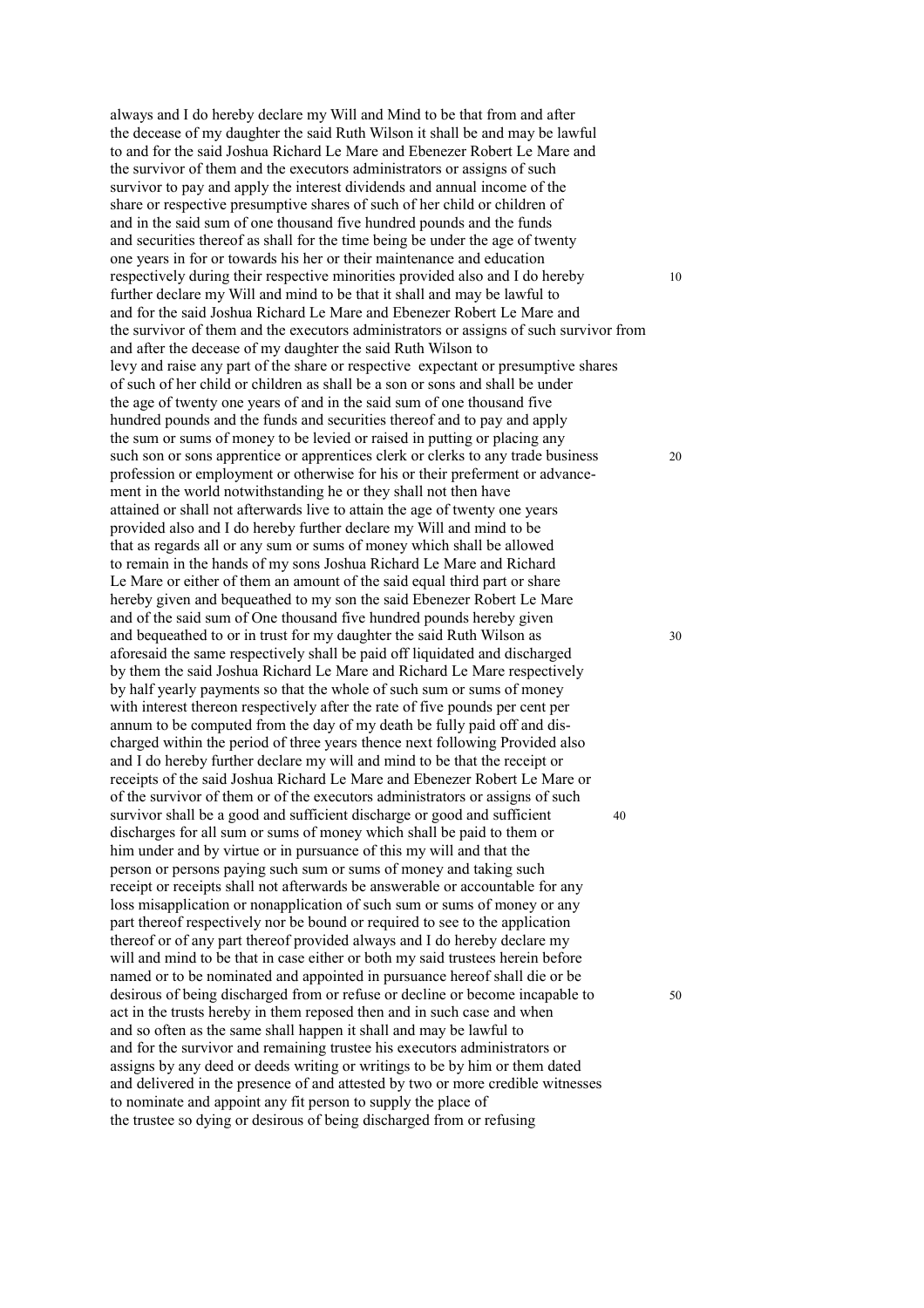declining or becoming incapable to act as aforesaid and that immediately after every such nomination or appointment the said trust estates trust monies and premises shall be assigned and transferred so and in such manner as that the surviving or continuing trustee if any such there shall be or in such new trustee or trustees alone as the case maybe shall happen upon the trusts herein before expressed and declared of and concerning the same respectively or such of them as shall be then existing and that every such new trustee shall and may either alone or in conjunction with such surviving or continuing trustee as the case shall happen in all things act and assist in the management carrying on and execution of the aforesaid several trusts or such of them as 10 shall be then existing as fully and effectually in all respects and to all intents and purposes and with all the same power and authority as if he or they had been named and appointed by this my Will And I hereby further declare that my said trustees hereinbefore named or to be nominated or appointed in pursuant hereof or either of them their or either of their executors administrators or assigns shall not be answerable one for another nor for any more monies than shall come to their respective hands and by no means for any involuntary loss ;and that they shall be allowed and may retain to and reimburse themselves respectively out of the said trust monies and premises all their costs charges and expenses occasioned by the due execution of the trusts 20 hereby in them reposed And I do hereby nominate constitute and appoint the said Joshua Richard Le Mare and Ebenezer Robert Le Mare joint EXECUTORS of this my will and lastly I do hereby revoke and make void all former and other Wills Codicils and Testimentary Dispositions by me any time heretofore made and do publish and declare this only to be and contain my last Will and Testament in witness whereof I the said Joshua Le Mare the Testator have to this my last Will and Testament contained in seven sheets of paper set my hand to each sheet thereof this seventh day of January One thousand eight hundred and forty three. JOSHUA LE MARE Signed published and declared by the said Joshua Le Mare the Testator 30 as and for his last Will and Testament in the presence of us both present at the same time who in his presence at his request and in the presence of each other have hereunto subscribed our names as Witnesses. W.F. Robinson Clerk to Messrs Le Mare & Sons. W<sup>m</sup> Tayler 15 Church Street Spitalfields.

THIS IS A CODICIL to my will above written. In lieu of and substitution for the Annuity of Twelve pounds to my housekeeper Marion Fox during her life bequeathed by my said will which bequest I revoke I do hereby declare give and bequeath unto her the said Marion Fox the annual 40 sum of Twenty pounds for and during the term of her natural life to and for her own sole and separate use and benefit And I do hereby confirm my said Will in all other respects. Witness my hand this second day of August One thousand eight hundred and forty five. JOSHUA LE MARE. Signed published and declared by Joshua Le Mare the Testator as and for a Codicil to his last Will and Testament in the presence of us both present at the same time who in his presence at his request and in the presence of each other have hereunto subscribed our names as Witnesses W Tayler Sol<sup>r</sup> 15 Church Street Spitalfields. George Tayler his clerk 50

THIS IS A FURTHER CODICIL to be added to and taken as part of the last Will and Testament of me Joshua Le Mare of Spital Square in the County of Middlesex Silk Manufacturer which Will bears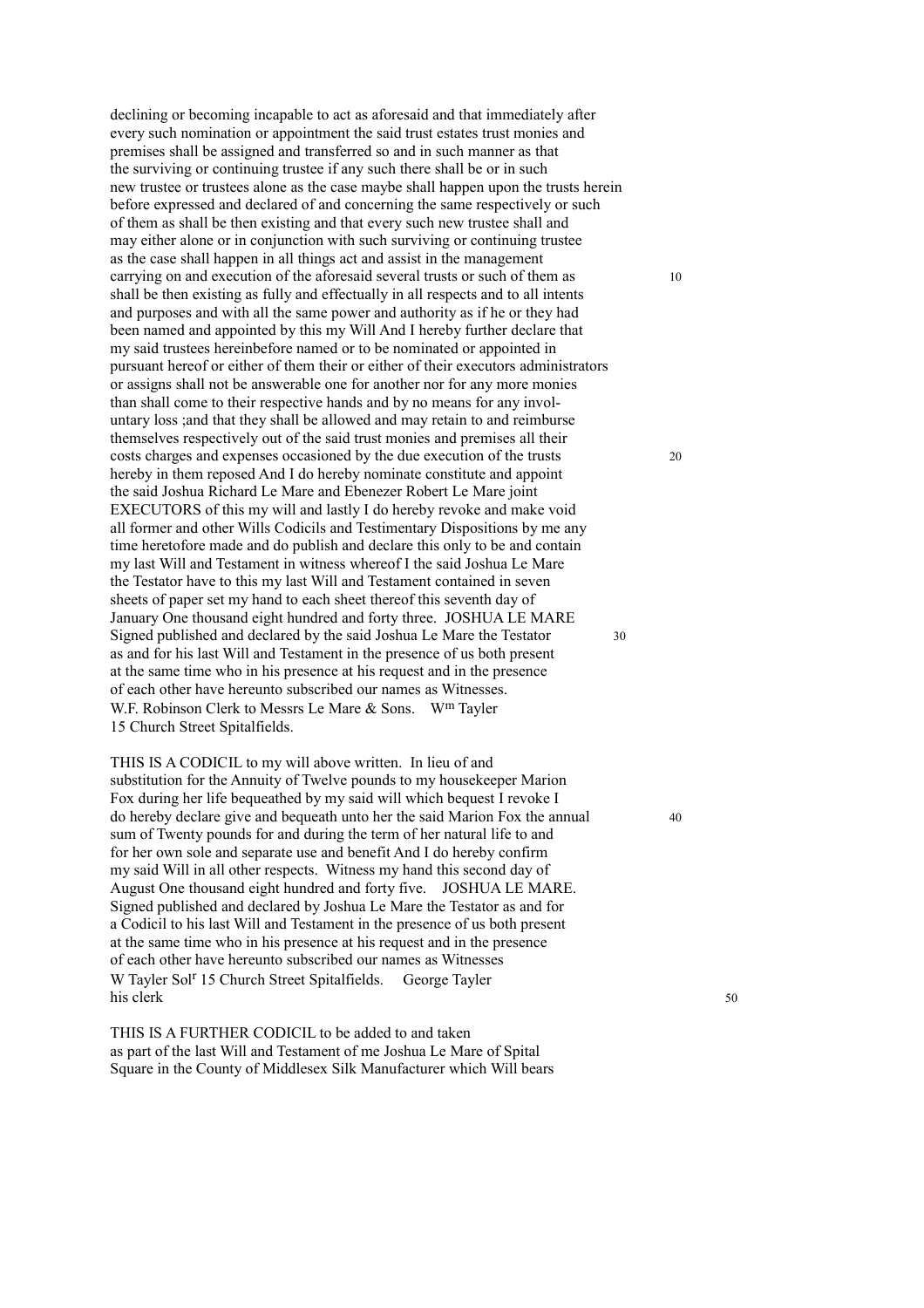date the seventh day of January one thousand eight hundred and forty three Whereas I have in and by my said Will given bequeathed to or in trust for the benefit of my daughter Ruth the wife of Henry Wilson and of her Children the sum of One thousand five hundred pounds to be raised from and which I hereby charged upon the trust moneys and residuary personal estate and effects therein given and bequeathed to or in Trust for my sons Joshua Richard Le Mare Ebenezer Robert Le Mare and Richard Le Mare Now I do hereby revoke the said bequest of the said sum of one thousand five hundred pounds to or for the benefit of my said daughter and her children and instead thereof I do hereby give 10 and bequeath unto the said Joshua Richard Le Mare and Ebenezer Robert Le Mare my trustees and executors therein named and appointed their executors administrators and assigns the sum of One thousand pounds to be raised from and which I do hereby charge upon my said trust moneys and residuary personal estate and effects Upon trust as soon as conveniently may be after my decease to lay out and invest the same in their or his names or name in the public stocks and funds of Great Britain And I do hereby declare that the said Joshua Richard Le Mare and Ebenezer Robert Le Mare and the survivor of them and the executors and administrators of such survivor shall be possessed of the said sum of One thousand pounds and of the 20 funds and securities thereof Upon the like trusts and to and for the like interests and purposes and with the same powers and authorities for the sole and personal use and benefit of my said daughter Ruth Wilson and for her children as are mentioned expressed and declared in my said will of and concerning the said sum of one thousand five hundred pounds and the funds and securities thereof so given and bequeathed to or for the benefit of her and her children as aforesaid And I do hereby ratify and confirm my said Will in all respects except as the same is hereby and a former Codicil which bears date the second day of August One thousand eight hundred and forty five altered and varied In witness whereof I have hereunto set my 30 hand this twenty seventh day of July One thousand eight hundred and forty seven JOSHUA LE MARE Signed published and declared by the said Joshua Le Mare the Testator as and for a Codicil to his last Will and Testament in the presence of us both present at the same time who in his presence at his request and in the presence of each other have hereunto subscribed our names as witnesses W<sup>m</sup> Tayler 15 Church Street Spitalfields George Tayler Clerk to W Tayler Solr 15 Church Street Spitalfields.

THIS IS A FURTHER CODICIL to be added to and 40 taken as part of the last Will and Testament of me JOSHUA LE MARE of Spital Square in the County of Middlesex Silk Manufacturer which Will bears the date the seventh day of January One thousand eight hundred and forty three Whereas I have in and by my said Will given and bequeathed unto my sons Joshua Richard Le Mare and Ebenezer Robert Le Mare their executors administrators and assigns the sum of One thousand five hundred pounds to be raised from and which I thereby charged upon the several trust monies and residuary personal estate and effects therein before given or bequeathed to or in trust for the said Joshua Richard Le Mare Ebenezer Robert Le Mare and my son Richard Le 50 Mare and I did thereby declare that they and the said Joshua Richard Le Mare and Ebenezer Robert Le Mare and the survivor of them and the executors administrators and assigns of such survivor should be possessed of and interested in the said sum of One thousand five hundred pounds Upon trust as soon as conveniently might be to lay out and invest the same as therein mentioned and I did thereby declare that the said Joshua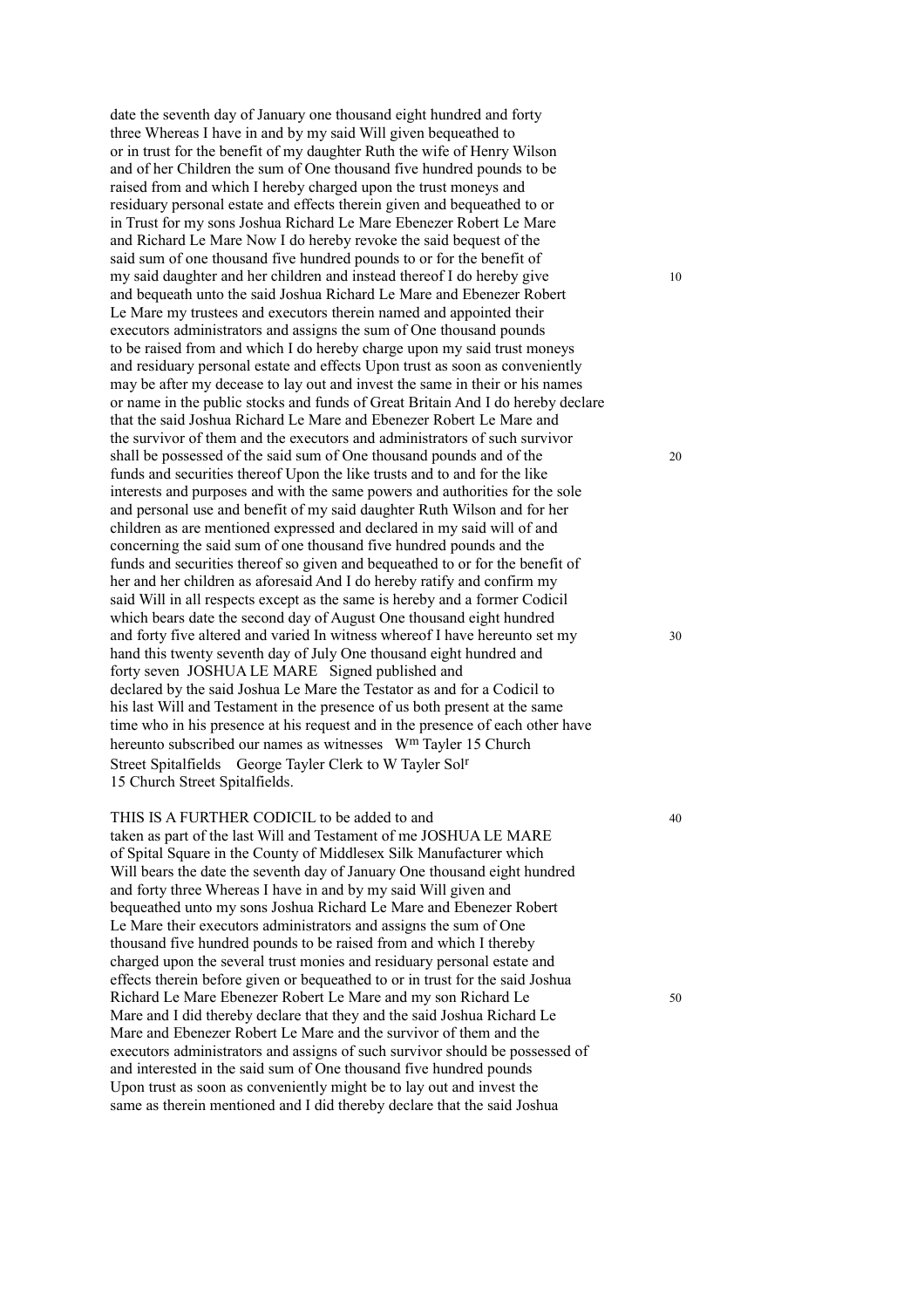Richard Le Mare and Ebenezer Robert Le Mare and the survivor of them and the executors and administrators of such survivor be possessed of the said sum of One thousand five hundred pounds and of the funds and securities thereof upon trust to receive and take the dividends and interest thereof as and when same should from time to time become due and payable and pay same when received as my said daughter Ruth the wife of Henry Wilson should direct or appoint and for want of or in default of such direction or appointment into the proper hands of her my said daughter to and for her own sole and personal use and benefit during the term of her natural life as in my said Will is mentioned and declared of and concerning 10 the same and from and after the decease of my said daughter the said Ruth Wilson the said sum of One thousand five hundred pounds and the funds or securities in or upon which the same might be invested and placed out and the dividends interest and annual produce and income then due thereon if any should be In trust for the benefit of all and every the child and children of the marriage of my said daughter Ruth and the said Henry Wilson lawfully begotten or to be begotten and who should attain the age of twenty one years or be married as therein mentioned in equal shares and proportions if more than one and in case all such children save one should happen to die under or before the ages or times therein before 20 mentioned Then the said sum of One thousand five hundred pounds and the funds and securities thereof should be In trust for such one or only surviving child his or her executors administrators and assigns absolutely But in case all such child or children should happen to die as to a son or sons under the age of twenty one years and as to a daughter or daughters under that age without being or having been married Then and in that case the said sum of One thousand five hundred pounds and the funds and securities thereof should be In trust for the next of kin of my daughter the said Ruth Wilson as if she had died intestate and unmarried with powers to raise money for the maintenance and education and for the preferment and advancement in 30 the world of the said children as in my said will mentioned and whereas I have in and by a further codicil to my said last Will and Testament which Codicil bears date the twenty seventh day of July last I revoked the said bequest of the said sum of One thousand five hundred pounds to or for the benefit of my said daughter and her children and instead thereof I thereby gave and bequeathed unto the said Joshua Richard Le Mare and Ebenezer Robert Le Mare their executors administrators and assigns the sum of One thousand pounds to be raised from and which I thereby charged upon my said trust monies and residuary personal estate and effects Upon trust to lay out and invest the same therein 40 mentioned and I did by my said further codicil declare that the said Joshua Richard Le Mare and Ebenezer Robert Le Mare and the survivor of them and the executors and administrators of such a survivor should be possessed of the said sum of one thousand pounds and of the funds and securities thereof Upon the like trusts and for the like intents and purposes for the sole and personal use and benefit of my said daughter Ruth Wilson and for her children as are mentioned and declared in my said Will of and concerning the said sum of one thousand five hundred pounds and the funds and securities thereof Now I do hereby ratify and confirm my said further codicil and the trusts 50 therein contained or referred to so far as respects the dividends interest and annual produce of the said sum of one thousand pounds and the funds and securities thereof for the benefit of my said daughter for and during the term of her natural life But I do hereby revoke all and every the trusts intents and purposes expressed and and declared in my said further  $\Box$ Codicil or therein referred to of and concerning the said sum of one thousand pounds and the funds and securities dividends interest and annual product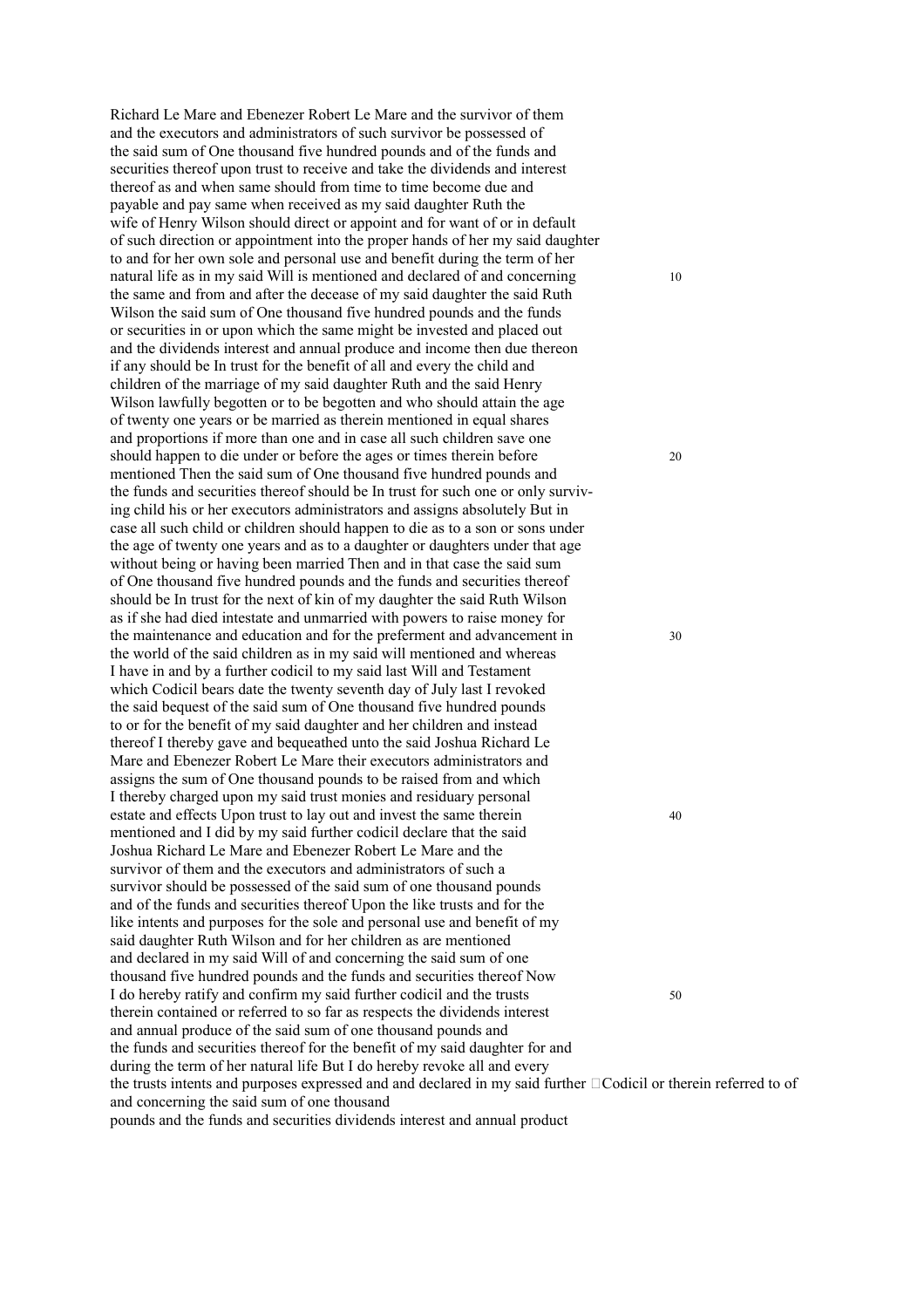thereof from and after the decease of my said daughter for the benefit of her children or child for their maintenance and education preferment or advancement in the world and from and after the decease of my said daughter I do hereby declare that the said Joshua Richard Le Mare and Ebenezer Robert Le Mare and the survivor of them and the executors and administrators of such survivor shall be possessed of the said sum of One thousand pounds and of the funds and securities thereof upon trust to raise and pay thereout the several sums of money following that is to say to my granddaughter Ruth Wilson the sum of one hundred pounds to my grandson Henry Wilson the younger the sum of one hundred pounds 10 and to my grandson Joseph Wilson the sum of one hundred pounds and upon trust to retain and pay the remainder of the said sum of one thousand pounds and of the funds and securities thereof unto and equally between the said Joshua Richard Le Mare Ebenezer Robert Le Mare and Richard Le Mare and I do hereby ratify and confirm my said Will and Codicil in all other respects In witness whereof I the said Joshua Le Mare the Testator have to this further Codicil to my last Will and Testament contained in three sheets of paper set my hand to each of the said sheets this Twentieth day of September One thousand eight hundred and forty seven JOSHUA LE MARE Signed published and declared 20 by the said Joshua Le Mare the Testator as and for a further Codicil to his last Will and Testament in the presence of us both present at the same time who in his presence at his request and in the presence of each other have hereunto subscribed our names as witnesses LANCASTER RICHARD Foreman to Messrs Le Mare & Sons Wm Tayler 15 Church Street Spitalfields.

THIS IS A FURTHER CODICIL to be added to and taken as part of the last Will and Testament of me Joshua Le Mare of Spital Square in the County of Middlesex Silk Manufacturer which 30 will bears date the seventh day of January One thousand eight hundred and forty three. Whereas I now carry on in Copartnership with my sons Joshua Richard Le Mare and Richard Le Mare the Manufacturing of Silk Goods at Manchester and I have lately purchased certain warehouse and other fixtures in trade shafting power looms machinery articles and things for carrying on the said Manufacture at Manchester and the same are my own separate property Now I do hereby declare and direct that my son the said Joshua Richard Le Mare shall have the option of becoming the purchaser of all and every my warehouse and other fixtures in trade 40 reels harnesses bobbins winding and other machines warping mills shafting power looms machinery and other articles and things in upon or about the said Manufactory Warehouse and premises at Manchester at or for the price or sum of four hundred pounds But in case my son the said Joshua Richard Le Mare shall not within the space of two calendar months to be computed from the day of my decease specify in writing to the Trustees and Executors named and appointed and by my said Will his intention to become the purchaser of the said fixtures machinery and other articles and things at the said price or sum of four hundred pounds Then and in such case I do hereby 50 declare and direct that my trustees and Executors shall and do sell and dispose of the said fixtures machinery and other articles and things either together or in distinct lots or parcels and either by public auction or private contract unto any person or persons who shall be willing to become the purchaser or purchasers thereof or of any part thereof respectively for the best price or prices in money that can be reasonably had or obtained for the same and as to the said sum of four hundred